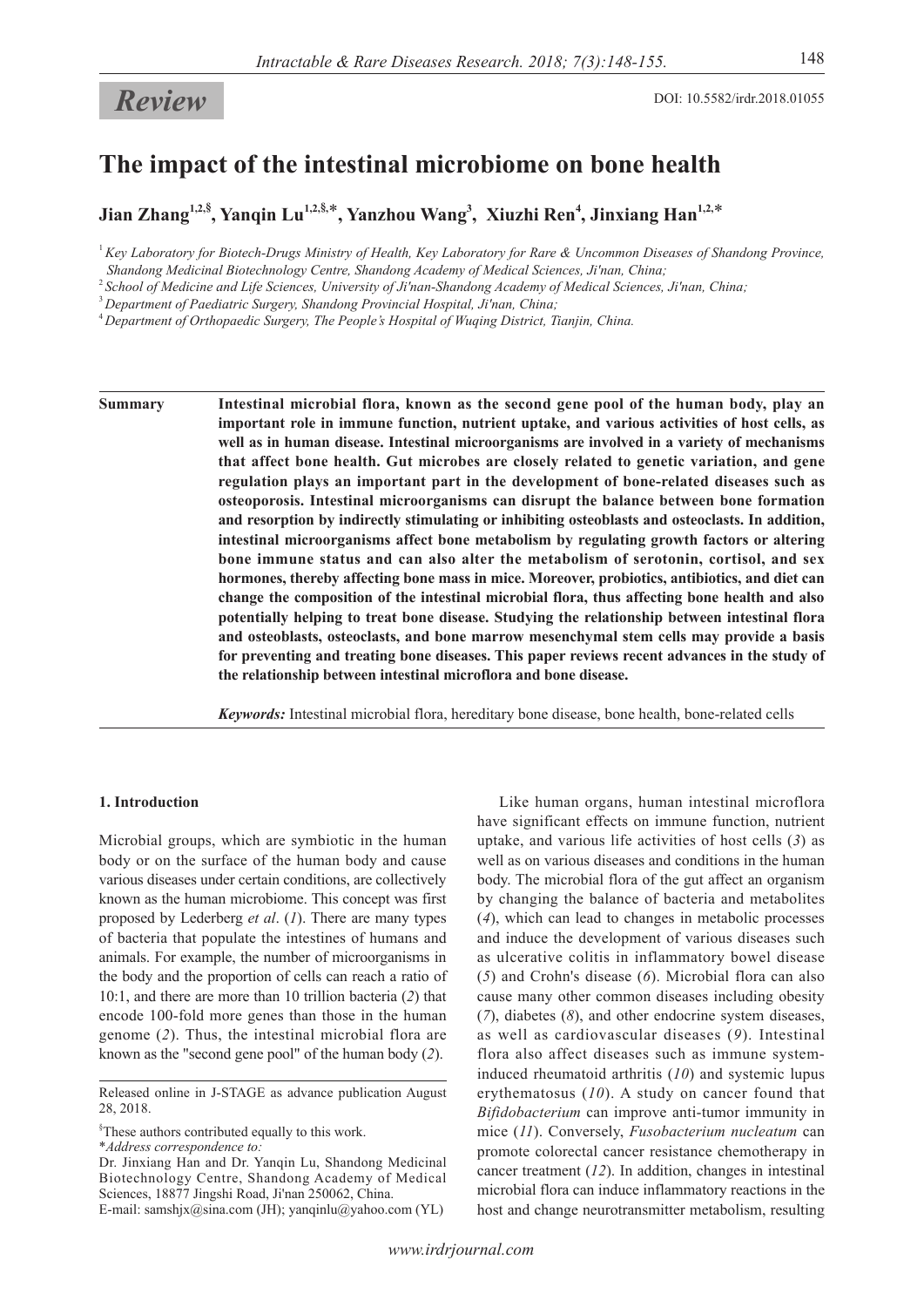in neurological dysfunction (*13*), depression, mental decline, and other problems (*14,15*). An imbalance in intestinal flora affects many diseases, whereas intestinal flora in homeostasis can prevent diseases. For example, intestinal microbial flora attach to the intestinal mucosa to form a protective barrier to defend against invasion by exotic pathogenic microorganisms (*10*). Intestinal flora can also stimulate an organism to produce an immune response to microbial antigens and to produce more lymphocytes (*16*). The resulting immunoglobulin G (IgG) antibodies can induce the organism to eliminate pathogenic microorganisms by identifying Gram-negative bacteria and neutralizing toxins and viruses (*17*), thereby promoting maturation of the immune system. This protects against inflammation and infection and improves immune function in the host (*6,17*). The current review provides updated information on the intestinal microbial flora and their affect on bone health.

## **2. Intestinal microbial flora and bone disease**

#### 2.1. *Intestinal microbial flora and genetic factors*

The relationship between human intestinal microbes and host genetic variation (*18-22*) is one in which the latter affects the composition of human intestinal microbes (*19,20*). A single-nucleotide polymorphism (SNP) (C/T-13910) of the European lactase (*LCT*) gene and SNPs (G/C-14010, T/G-13915, and C/G-13907) in the African *LCT* gene are associated with the abundance of *Bifidobacterium* in the gastrointestinal tract. These SNPs were found to significantly enhance transcription of the *LCT* gene promoter *in vitro* and to facilitate the hydrolysis of lactose in the gastrointestinal tract by lactase, thus directly affecting the persistence of LCT (*23*). *Bifidobacterium* in the gastrointestinal tract can also metabolize host lactose (*24*). *LCT* gene mutations may indirectly regulate the abundance of *Bifidobacterium* in the gastrointestinal tract by altering its lactose levels. Ruminococcaceae and Lachnospiraceae are the two main families of human intestinal microorganisms and are more similar in identical twins than in fraternal twins (*25*). The host genotype can regulate the abundance of many microbial flora.

Microbial diversity is controlled by both environmental and host genetic factors and is related to multiple diseases. Toll-like receptor (TLR) 5 genedeficient mice have signs of metabolic syndrome including hyperlipidemia, hypertension, and obesity. After intestinal microflora were transferred from TLR5 gene-deficient mice to wild-type aseptic mice, the aseptic mice also exhibited the characteristics of metabolic syndrome, which were related to changes in microbial flora in the gut (*26*). Next-generation sequencing of genes in the gastrointestinal tract and

quantitative trait loci (QTL) mapping have revealed that some host genes can change gut immunological profiles and modulate the balance between gut microbial communities. For example, the interferon generich QTL region located on chromatin 4 modulates *Firmicutes* and *Bacteroidetes*, which are dominant BXD strains among gut microbes. Interleukin-1 receptorassociated kinase (IRAK) 4 modulates Rikenellaceae while TGF-β3 modulates Prevotellaceae (*27*).

Genetic variations in the genome may occur during the process of adapting to the environment, causes specific changes in microbial groups. Some loci can control a single microbial species, the associated taxa of certain microorganisms, and some of the associated microbial populations that are presumed to be more efficient and widely distributed (*27*). In addition, the gut flora have certain effects on host gene mutations. Some strains of *Escherichia coli* have a polyketide synthase (*PKS*) gene island that induces DNA mismatch repair in host intestinal epithelial cells by encoding gene toxins that cause tumors (*28*). Moreover, the superoxide anion produced by *Enterococcus* also causes host DNA damage and genomic instability, resulting in intestinal epithelial cell mutations that trigger colorectal cancer (*29*).

#### 2.2. *Intestinal microbial flora and osteoporosis*

Osteoporosis is a metabolic bone disease that results in decreased bone mass and bone mineral density and that induces changes in bone microstructure (*30*). This disease is mainly influenced by heredity and environmental factors, and many studies have confirmed that there is a certain relationship between intestinal microbial flora and osteoporosis (*30*). An estrogen deficiency leads to bone loss-induced osteoporosis, and the use of surgical ovarian resection (OVX) or sexual hormone inhibition causes a lack of estrogen in mice (*31*). When OVX mice were treated with *Lactobacillus acidophilus*, the level of bone resorption markers decreased and osteoclast formation was inhibited (*31*). In addition, the number of T lymphocytes in OVX mice decreased and osteoclast formation was inhibited by *Lactobacillus reuteri* (*32*). Type I diabetes can also induce osteoporosis. A study reported that *L. reuteri* can inhibit the expression of tumor necrosis factor (TNF) and Wnt10b, preventing bone loss and bone marrow adiposity in a mouse model of type I diabetes (*33*).

Recent studies have found that intestinal microflora can regulate growth factor insulin-like growth factor (IGF)-1 levels, and thus regulate bone formation and absorption in young and middle-aged mice. The levels of IGF-1 decreased when antibiotics were used to destroy intestinal microflora in young mice (*34*). In addition, intestinal microbes were able to mediate the regulation of bone metabolism by altering bone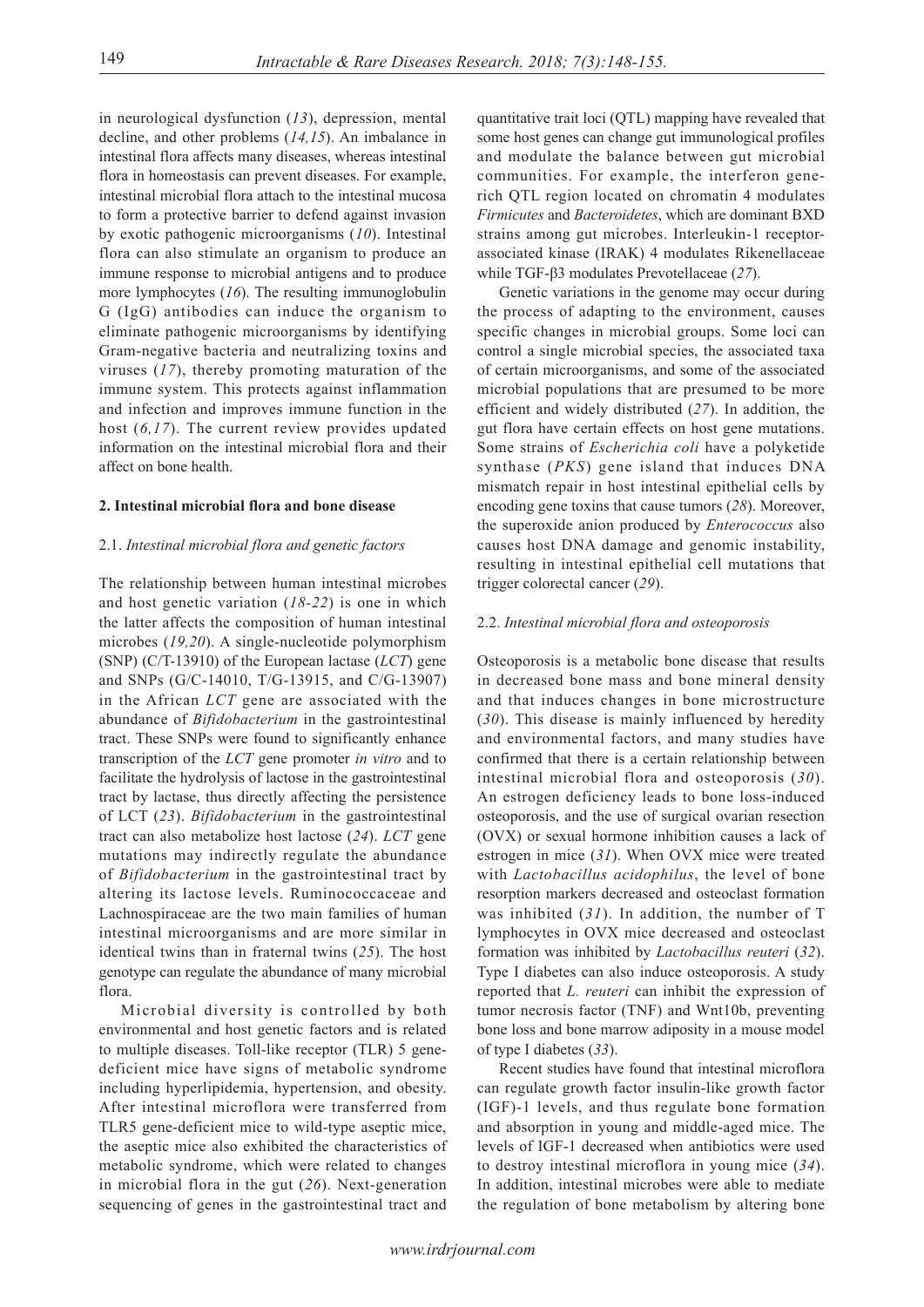

**Figure 1. Mechanisms by which intestinal microbes affect bone health.**

immune status (*35*). Sterile mice had a significant increase in bone mass and a significant decrease in the number of osteoclasts, the number of CD4+ T cells derived from the bone marrow, and the number of osteoclast precursor cells compared to normal mice. While the number of osteoclasts, CD4+ T cells, and osteoclast precursor cells returned to normal in 3-weekold sterile mice treated with intestinal microbial flora and the quality of bone trabecular and cortical bone decreased, the expression of inflammatory cytokines in bone decreased significantly (*35*).

Intestinal disorders can cause inflammatory bowel disease (*36*), which can increase the risk of osteoporosis and related brittle fractures (*37*). The reduction in bone associated with inflammatory bowel disease is mainly due to insufficient calcium absorption and a decrease in the cycling levels of vitamins D and K (*38*). In addition, the inflammatory reaction caused by the lack of sex steroids can promote bone resorption, resulting in the loss of trabecular bone. The probiotic *Lactobacillus rhamnosus GG* (LGG) can reduce inflammation in the intestine and bone, improve intestinal permeability, and prevent bone loss (*39,40*).

When an imbalance of intestinal flora homeostasis occurs during intestinal inflammation, the intestinal absorption of vitamin D can help to treat enteritis, thereby reducing intestinal permeability and avoiding the impact of that imbalance on bone health (*41*). Vitamin D has beneficial effects in bones (*42*). When calcium supply is sufficient, the absorption of vitamin D and its metabolites in the gut can maintain the homeostasis of intestinal flora, thus improving the calcium balance and promoting mineral deposition in the bone matrix. In the absence of calcium, vitamin D can enhance bone resorption while inhibiting bone mineralization, thus maintaining blood calcium homeostasis at the expense of bone mass. Therefore, adding a proper amount of calcium to the diet can help treat inflammation and maintain the homeostasis of intestinal microbes to prevent osteoporosis mediated by vitamin D (*42,43*).

## **3. The mechanism(s) by which intestinal microbes affect bone health**

#### 3.1. *Immune-mediated mechanisms*

Intestinal microflora affect bone remodeling, bone mass accumulation (*44*), and bone health in a variety of ways (Figure 1). They can impact bone health *via* the immune system (*35*), which regulates the development of bone marrow cells and inflammatory cytokines. In germfree (GF) mice, the number of myeloid cell progenitors decreased and the response to *Listeria monocytogenes* was impaired. These defects were remedied by transplantation of complex microbiota. Therefore, gut bacteria mediate innate immune cell development by increasing hematopoiesis (*45*). GF mice have fewer granulocyte-monocyte progenitors (GMPs). GF mice also have fewer CD11b<sup>+</sup> Ly6C<sup>+</sup> mononuclear cells and  $CD11b<sup>+</sup> Ly6G<sup>+</sup>$  granulocytes in the bone marrow than do specific pathogen-free (SPF) mice, but the formation of bone marrow was improved by the administration of serum isolated from SPF mice (*46*).

In addition, many studies have recently revealed the close relationship between intestinal microflora and regulatory T cells (Tregs) and helper T cells (Th cells) (*31,47-49*). *Clostridium* colonization in gnotobiotic mice resulted in preferential accumulation of Tregs in colonic lamina propria (*50*). The presence of intestinal bacteria might affect both the number and function of Tregs. Transforming growth factor beta (TGF-β), a key regulator of Treg development, is abundant in the colon in its active form. Similar findings were obtained with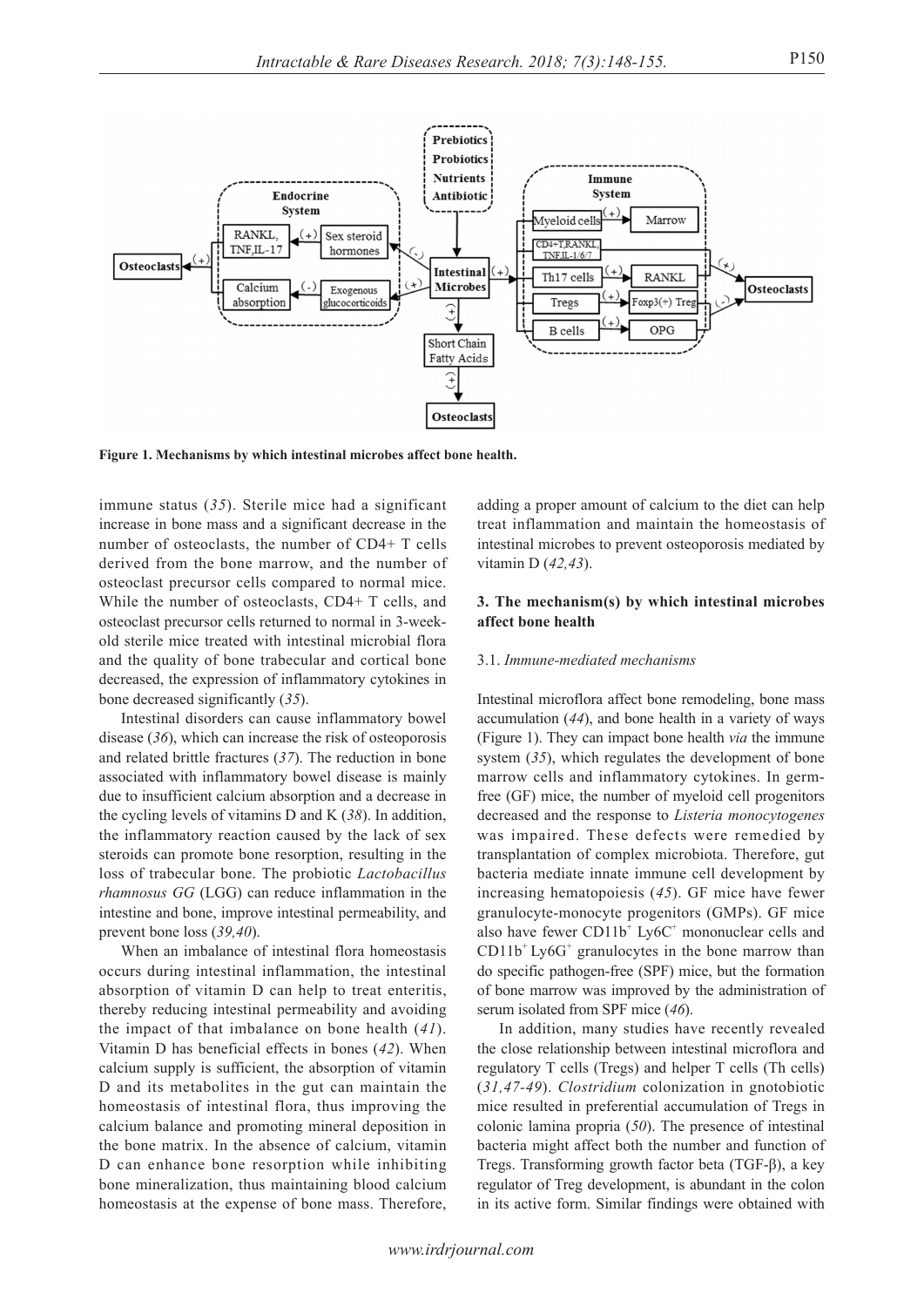regard to other Treg-inducing molecules within the colon (*50*). Moreover, the induction of interleukin (IL)10 expressing Foxp3+ Tregs was specifically restricted in *Clostridium* but not in other bacteria. In addition, CD4+, CD25+, and Foxp3+Treg cells suppress macrophage colony-stimulating factor and osteoclast formation. This action is mainly through cytotoxic T-lymphocyte associated protein 4, an anti-osteoclastogenic molecule that binds osteoclast precursor cells and that inhibits its differentiation (*51-53*).

The bacterial segment in the gut is the driving force for Th17-assisted cell differentiation, which plays an important role in bone loss induced by rheumatoid arthritis (*54,55*). Intestinal flora disorders disrupt the balance of the pro-osteoclastogenic pathway and induce osteoclast-mediated bone loss in multiple ways, including the differentiation and inhibition of anti-osteoclastogenic Th1, Th2, and Treg subsets. This induces the differentiation of Th17 cells, which produce and increase RANKL expression on stromal cells, much like inflammatory cytokines (*52,56-58*). In addition, the number of osteoclast precursor cells also increases, thus promoting osteoclast differentiation (*47*). Microbial populations affect B cell development as well as bone resorption by osteoprotegerin, an inhibitor of osteoclasts produced by B cells (*59*).

# 3.2. *Endocrine-mediated mechanisms*

Intestinal microflora as a virtual "endocrine organ" (*60*) have certain effects on bone health. Sex hormones are vital in maintaining bone homeostasis, and a lack of these hormones can result in a decrease of microbial flora in the gut, thus increasing bone loss and affecting bone formation (*40*). In addition, a lack of sexual hormones increases the activity of osteoclasts and osteoblasts, although osteoclasts are more affected and bone loss is significant (*61*).

Sex steroid deficiency increases intestinal permeability and levels of the osteoclastogenic cytokines TNF, RANKL, and IL-17 in a murine model while GF mice were protected from bone loss (*39*). Supplementing the indigenous microbiota with the probiotic *LGG* prevents sex steroid-induced bone loss by inhibiting intestinal permeability. However, ingestion of nonprobiotic or mutant *LGG* eliminates this protective action. These findings indicate that gut microbiota serve as a dual role in sex steroid deficiency-induced bone loss (*39*). Moreover, excess glucocorticoid reduces the number of both osteoblasts and osteoclasts, it prolongs the lifespan of osteoclasts, and promotes apoptosis of osteoblasts and osteocytes (*62,63*).

## 3.3. *Changes in intestinal flora affect bone health*

Changes in intestinal microbial flora and their metabolites affect bone health directly or indirectly

(*47*). The effects of microbial flora (*64*), probiotics (*65*), antibiotics (*66*), and dietary nutrition (*67*) also affect bone health. Probiotic dietary supplements containing *Bacillus licheniformis* and *B. subtilis* increased the diversity of intestinal flora, causing the tibial density in chickens to significantly increase compared to chickens fed a normal diet (*68*). Antibiotics can affect intestinal flora, and these effects are related to age, sex, and duration of treatment. The bone density of 3-week-old weaning mice dramatically increased when they were exposed to low doses of penicillin, chlortetracycline, or vancomycin compared to 7-week-old weaning mice (*69*). As a result of continuous treatment with low-dose penicillin (LDP), bone mass decreased in all male mice, regardless of whether or not they were exposed to LDP post-weaning or if the pregnant mother was exposed. These controversial results were replicated in several types of female mice administered LDP. LDP treatment in early life transiently disturbed the microbiota and altered the composition of the microbial community (*66,69*).

In addition, intestinal flora and different levels of nutrition affect bone health. Several studies transplanted the intestinal microflora of healthy and malnourished infants into sterile mice and found that malnourished infants with transplanted intestinal microorganisms had delayed development and abnormal skeletal muscle development (*70*). The effect of intestinal flora on bone health can by mediated by metabolites. The intestinal flora can digest soluble grain fiber in the diet into short-chain fatty acids (SCFAs), which lower the pH of the gut, contribute to calcium uptake, and inhibit the formation of osteoclasts (*71*). The G-protein-coupled receptors GPR40 and GPR120 superficially bind medium- and long-chain fatty acids, and a GPR40/120 agonist inhibits fatty acids in osteoclastogenesis. GPR120 acts as a mediator of the anti-osteoclastogenic action of C16 and C18 fatty acids (*72*).

# **4. Intestinal microbial groups and osteogenic/ osteoclasts and bone marrow mesenchymal cells**

Bone marrow mesenchymal stem cells are pluripotent stem cells that can differentiate into various mesodermal lineages (*73*). Osteoblasts are the main cells that promote bone development and bone remodeling (*74*). Osteoblasts directly interact with bone cells, osteoclasts, and hematopoietic stem cells (*74*), thereby maintaining homeostasis between bone formation and bone resorption (*74,75*).

Studies have described the interaction between intestinal microflora and bone-related cells. Intestinal microflora influence the expression of peripheral and central serotonin (*76*). Peripheral serotonin is primarily produced in the gut, and intestinal flora such as indigenous spore-forming bacteria may play a catalytic role in the production of serotonin (*77*). Peripheral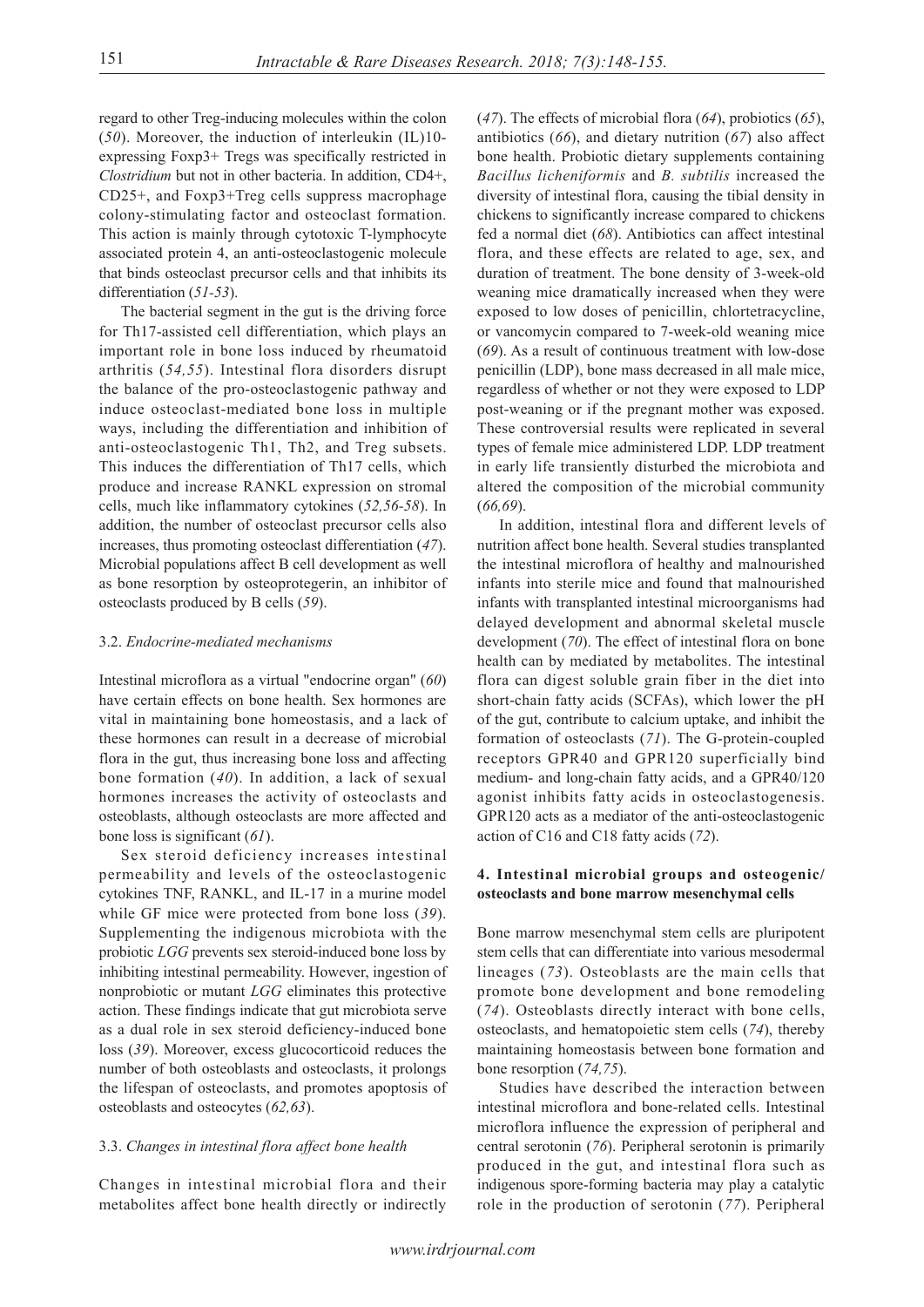serotonin functions as a hormone to inhibit osteoblast proliferation through 5-hydroxytryptamine receptor 1B (5-HT1BR) and cAMP response element binding protein (CREB) (*78*), thereby reducing bone density and bone formation. The level of serotonin expression is lower in the intestinal tract of sterile mice and can be increased by transplanting *E. coli* Nissle 1917 into ileal tissue ex vivo, where it interacts with compounds secreted by host tissues (*79*). The use of probiotics can improve intestinal flora, reduce serotonin content, and alleviate bone disease (*65,80*). Central serotonin acts as a neurotransmitter to increase bone mass by calmodulin kinase (CaMK) dependent signaling involving CaMKKβ and CaMKV, which are mediated by CREB (*76*).

Osteoclasts are functionally related to osteoblasts and are involved in bone resorption (35). Intestinal bone signaling pathways and microbial populations play an important role in regulating bone health (64). Decreases in estrogen in postmenopausal women result in an increase in inflammatory factors and osteoclast formation (*81*). In a model of osteoporosis in OVZ rats, expression of the inflammatory cytokines  $TNF\alpha$ and IL-1 decreased, osteoprotegerin levels increased, and osteoclast formation was inhibited (*35*) when *Lactobacillus* strains and other probiotics were given to OVZ rats (*35*).

A reduction in the diversity of the intestinal microbiota has been noted and specific taxonomic preferences have been identified in Crohn's disease and ulcerative colitis (*6*). In a mouse model of ulcerative colitis induced with 2, 4, 6-trinitrobenzene sulfonic acid, bone marrow stromal cells (BMSCs) were implanted in intestinal mucosa, where they repaired damaged intestinal tissue. This may be because BMSCs differentiate into colonic stromal cells and express vascular endothelial growth factor and TGF-β1 in the injured region (*82,83*). BMSCs also have immune-regulatory effects on antigen-specific T cells in Crohn's disease through direct cell-cell contact (*84*), inhibiting allogeneic antigen-specific responses and mitogen-induced proliferation (*85*), preventing the production of cytotoxic T lymphocytes. In general, there is growing evidence that BMSCs could be used to treat inflammatory bowel disease caused by a disorder in intestinal flora, but the precise molecules and mechanisms responsible for immune regulation need to be ascertained (*86*).

# **5. Conclusion**

Understanding the correlation between intestinal microbial flora and bone health paves the way for further studies on the treatment of bone diseases by intestinal microbes. Intestinal microbial flora influence bone health through the immune system, endocrine system, and various bone-related cells. An increasing number of studies on osteoporosis have suggested the beneficial effects of probiotics in terms of increasing bone mass.

This provides a basis for treating hereditary bone diseases, which involve abnormal bone, cartilage, joint, and other related tissues due to pathogenic mutations in genes. The relationship between pathogenic mutations that cause genetic bone diseases and intestinal microbial flora remains unclear and needs to be studied further.

### **Acknowledgements**

This project was supported by Grants-in-Aid from the Shandong Government (nos. 2016ZDJS07A10 and 2016GSF201222) and the State Major Infectious Disease Research Program (Chinese Central Government, no. 2017ZX10103004-007).

#### **References**

- 1. Lederberg J, McCray AT. 'Ome Sweet 'Omics A genealogical treasury of words. Scientist. 2001; 15:8.
- 2. Qin J, Li R, Raes J, *et al*. A human gut microbial gene catalogue established by metagenomic sequencing. Nature. 2010; 464:59-65.
- 3. Hooper LV, Gordon JI. Commensal host-bacterial relationships in the gut. Science. 2001; 292:1115-1118.
- 4. Serino M, Luche E, Gres S, *et al*. Metabolic adaptation to a high-fat diet is associated with a change in the gut microbiota. Gut. 2012; 61:543-553.
- 5. Abraham C, Cho JH. Inflammatory bowel disease. N Engl J Med. 2009; 361:2066-2078.
- 6. Wright EK, Kamm MA, Teo SM, Inouye M, Wagner J, Kirkwood CD. Recent advances in characterizing the gastrointestinal microbiome in Crohn's disease: A systematic review. Inflamm Bowel Dis. 2015; 21:1219- 1228.
- 7. Sze MA, Schloss PD. Looking for a signal in the noise: Revisiting obesity and the microbiome. MBio. 2016; 7:pii: e01018-16.
- 8. Ussar S, Fujisaka S, Kahn CR. Interactions between host genetics and gut microbiome in diabetes and metabolic syndrome. Mol Metab. 2016; 5:795-803.
- 9. Pevsner-Fischer M, Blacher E, Tatirovsky E, Ben-Dov IZ, Elinav E. The gut microbiome and hypertension. Curr Opin Nephrol Hypertens. 2017; 26:1-8.
- 10. Rosser EC, Mauri C. A clinical update on the significance of the gut microbiota in systemic autoimmunity. J Autoimmun. 2016; 74:85-93.
- 11. Gill IS, Canes D, Aron M, Haber GP, Goldfarb DA, Flechner S, Desai MR, Kaouk JH, Desai MM. Single port transumbilical (E-NOTES) donor nephrectomy. J Urol. 2008; 180:637-641.
- 12. Yu T, Guo F, Yu Y, Sun T, Ma D, Han J, Qian Y, Kryczek I, Sun D, Nagarsheth N, Chen Y, Chen H, Hong J, Zou W, Fang JY. Fusobacterium nucleatum promotes chemoresistance to colorectal cancer by modulating autophagy. Cell. 2017; 170:548-563.
- 13. Dash S, Clarke G, Berk M, Jacka FN. The gut microbiome and diet in psychiatry: Focus on depression. Curr Opin Psychiatry. 2015; 28:1-6.
- 14. Saulnier DM, Ringel Y, Heyman MB, Foster JA, Bercik P, Shulman RJ, Versalovic J, Verdu EF, Dinan TG, Hecht G, Guarner F. The intestinal microbiome, probiotics and prebiotics in neurogastroenterology. Gut Microbes. 2013;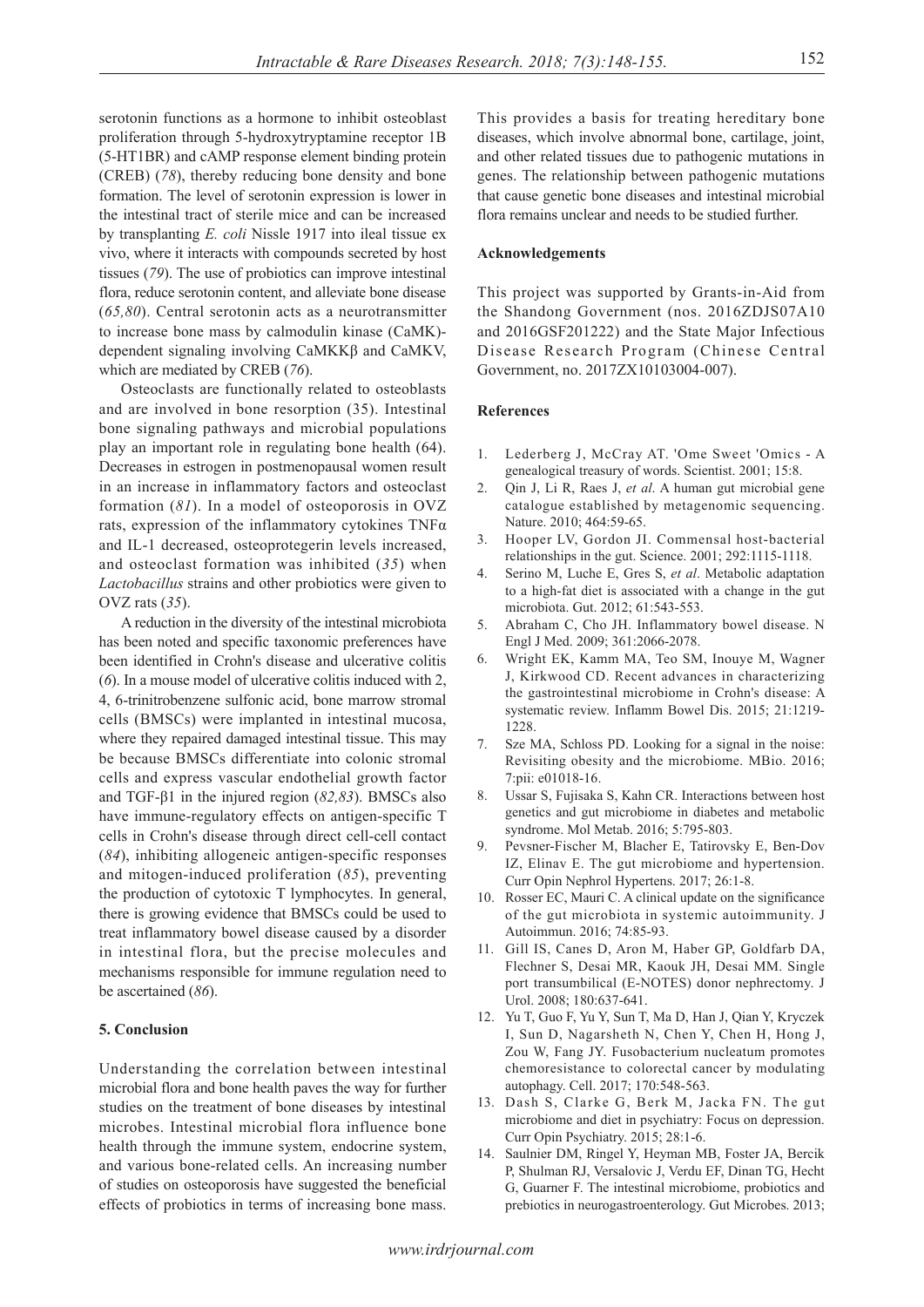4:17-27.

- 15. Petra AI, Panagiotidou S, Hatziagelaki E, Stewart JM, Conti P, Theoharides TC. Gut-microbiota-brain axis and its effect on neuropsychiatric disorders with suspected immune dysregulation. Clin Ther. 2015; 37:984-995.
- 16. Gomez de Agüero M, Ganal-Vonarburg SC, Fuhrer T, Rupp S, Uchimura Y, Li H, Steinert A, Heikenwalder M, Hapfelmeier S, Sauer U, McCoy KD, Macpherson AJ. The maternal microbiota drives early postnatal innate immune development. Science. 2016; 351:1296-1302.
- 17. Zeng MY, Cisalpino D, Varadarajan S, Hellman J, Warren HS, Cascalho M, Inohara N, Núñez G. Gut microbiota-induced immunoglobulin G controls systemic infection by symbiotic bacteria and pathogens. Immunity. 2016; 44:647-658.
- 18. Abdul-Aziz MA, Cooper A, Weyrich LS. Exploring relationships between host genome and microbiome: New insights from genome-wide association studies. Front Microbiol. 2016; 7:1611.
- 19. Blekhman R, Goodrich JK, Huang K, Sun Q, Bukowski R, Bell JT, Spector TD, Keinan A, Ley RE, Gevers D, Clark AG. Host genetic variation impacts microbiome composition across human body sites. Genome Biol. 2015; 16:191.
- 20. Dabrowska K, Witkiewicz W. Correlations of host genetics and gut microbiome composition. Front Microbiol. 2016; 7:1357.
- 21. Davenport ER. Elucidating the role of the host genome in shaping microbiome composition. Gut Microbes. 2016; 7:178-184.
- 22. Khachatryan ZA, Ktsoyan ZA, Manukyan GP, Kelly D, Ghazaryan KA, Aminov RI. Predominant role of host genetics in controlling the composition of gut microbiota. PLoS One. 2008; 3:e3064.
- 23. Tishkoff SA, Reed FA, Ranciaro A, *et al*. Convergent adaptation of human lactase persistence in Africa and Europe. Nat Genet. 2007; 39:31-40.
- 24. Parche S, Beleut M, Rezzonico E, Jacobs D, Arigoni F, Titgemeyer F, Jankovic I. Lactose-over-glucose preference in Bifidobacterium longum NCC2705: glcP, encoding a glucose transporter, is subject to lactose repression. J Bacteriol. 2006; 188:1260-1265.
- 25. Goodrich JK, Waters JL, Poole AC, Sutter JL, Koren O, Blekhman R, Beaumont M, Van Treuren W, Knight R, Bell JT, Spector TD, Clark AG, Ley RE. Human genetics shape the gut microbiome. Cell. 2014; 159:789-799.
- 26. Vijay-Kumar M, Aitken JD, Carvalho FA, Cullender TC, Mwangi S, Srinivasan S, Sitaraman SV, Knight R, Ley RE, Gewirtz AT. Metabolic syndrome and altered gut microbiota in mice lacking Toll-like receptor 5. Science. 2010; 328:228-231.
- 27. McKnite AM, Perez-Munoz ME, Lu L, Williams EG, Brewer S, Andreux PA, Bastiaansen JW, Wang X, Kachman SD, Auwerx J, Williams RW, Benson AK, Peterson DA, Ciobanu DC. Murine gut microbiota is defined by host genetics and modulates variation of metabolic traits. PLoS One. 2012; 7:e39191.
- 28. Arthur JC, Perez-Chanona E, Mühlbauer M, *et al*. Intestinal inflammation targets cancer-inducing activity of the microbiota. Science. 2012; 338:120-123.
- 29. Beukers AG, Zaheer R, Goji N, Amoako KK, Chaves AV, Ward MP, McAllister TA. Comparative genomics of Enterococcus spp. isolated from bovine feces. BMC Microbiol. 2017; 17:52.
- 30. Marini F, Cianferotti L, Brandi ML. Epigenetic

mechanisms in bone biology and osteoporosis: Can they drive therapeutic choices? Int J Mol Sci. 2016; 17:E1329..

- 31. Ohlsson C, Engdahl C, Fåk F, Andersson A, Windahl SH, Farman HH, Movérare-Skrtic S, Islander U, Sjogren K. Probiotics protect mice from ovariectomy-induced cortical bone loss. PLoS One. 2014; 9:e92368.
- 32. Britton RA, Irwin R, Quach D, Schaefer L, Zhang J, Lee T, Parameswaran N, McCabe LR. Probiotic L. reuteri treatment prevents bone loss in a menopausal ovariectomized mouse model. J Cell Physiol. 2014; 229:1822-1830.
- 33. Zhang J, Motyl KJ, Irwin R, MacDougald OA, Britton RA, McCabe LR. Loss of bone and Wnt10b expression in male type 1 diabetic mice is blocked by the probiotic Lactobacillus reuteri. Endocrinology. 2015; 156:3169- 3182.
- 34. Yan J, Herzog JW, Tsang K, Brennan CA, Bower MA, Garrett WS, Sartor BR, Aliprantis AO, Charles JF. Gut microbiota induce IGF-1 and promote bone formation and growth. Proc Natl Acad Sci U S A. 2016; 113:e7554-e7563.
- 35. Sjögren K, Engdahl C, Henning P, Lerner UH, Tremaroli V, Lagerquist MK, Bäckhed F, Ohlsson C. The gut microbiota regulates bone mass in mice. J Bone Miner Res. 2012; 27:1357-1367.
- 36. Frank DN, St Amand AL, Feldman RA, Boedeker EC, Harpaz N, Pace NR. Molecular-phylogenetic characterization of microbial community imbalances in human inflammatory bowel diseases. Proc Natl Acad Sci U S A. 2007; 104:13780-13785.
- 37. Ali T, Lam D, Bronze MS, Humphrey MB. Osteoporosis in inflammatory bowel disease. Am J Med. 2009; 122:599-604.
- 38. Ghishan FK, Kiela PR. Advances in the understanding of mineral and bone metabolism in inflammatory bowel diseases. Am J Physiol Gastrointest Liver Physiol. 2011; 300:G191-201.
- 39. Li JY, Chassaing B, Tyagi AM, Vaccaro C, Luo T, Adams J, Darby TM, Weitzmann MN, Mulle JG, Gewirtz AT, Jones RM, Pacifici R. Sex steroid deficiency-associated bone loss is microbiota dependent and prevented by probiotics. J Clin Invest. 2016; 126:2049-2063.
- 40. Carson JA, Manolagas SC. Effects of sex steroids on bones and muscles: Similarities, parallels, and putative interactions in health and disease. Bone. 2015; 80:67-78.
- 41. Larmonier CB, McFadden RM, Hill FM, Schreiner R, Ramalingam R, Besselsen DG, Ghishan FK, Kiela PR. High vitamin D3 diet administered during active colitis negatively affects bone metabolism in an adoptive T cell transfer model. Am J Physiol Gastrointest Liver Physiol. 2013; 305:G35-G46.
- 42. Eisman JA, Bouillon R. Vitamin D: Direct effects of vitamin D metabolites on bone: Lessons from genetically modified mice. Bonekey Rep. 2014; 3:499.
- 43. van de Peppel J, van Leeuwen JP. Vitamin D and gene networks in human osteoblasts. Front Physiol. 2014; 5:137.
- 44. Hernandez CJ, Guss JD, Luna M, Goldring SR. Links between the microbiome and bone. J Bone Miner Res. 2016; 31:1638-1646.
- 45. Khosravi A, Yanez A, Price JG, Chow A, Merad M, Goodridge HS, Mazmanian SK. Gut microbiota promote hematopoiesis to control bacterial infection. Cell Host Microbe. 2014; 15:374-381.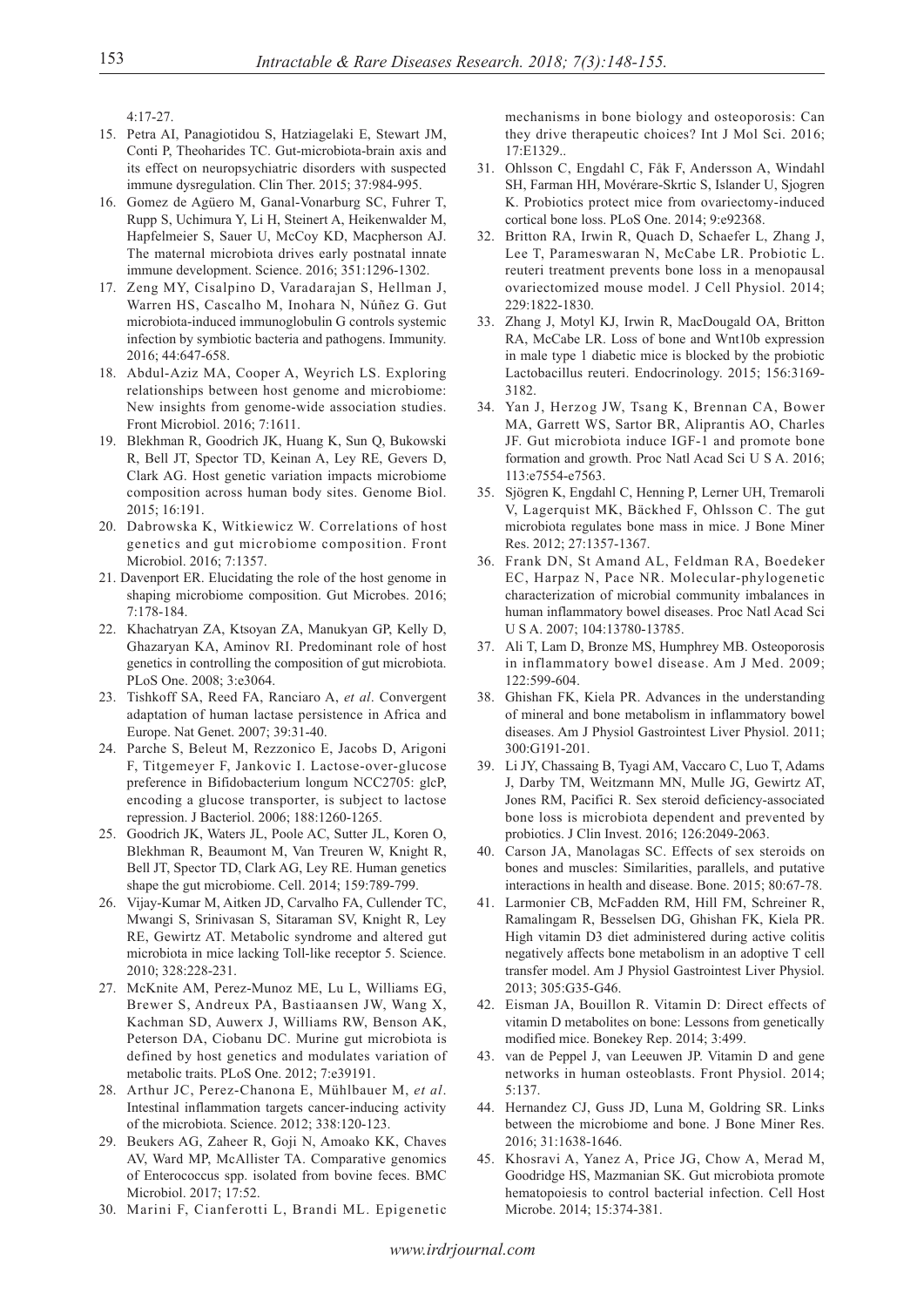- 46. Balmer ML, Schurch CM, Saito Y, Geuking MB, Li H, Cuenca M, Kovtonyuk LV, McCoy KD, Hapfelmeier S, Ochsenbein AF, Manz MG, Slack E, Macpherson AJ. Microbiota-derived compounds drive steadystate granulopoiesis *via* MyD88/TICAM signaling. J Immunol. 2014; 193:5273-5283.
- 47. Charles JF, Ermann J, Aliprantis AO. The intestinal microbiome and skeletal fitness: Connecting bugs and bones. Clin Immunol. 2015; 159:163-169.
- 48. Asquith M, Elewaut D, Lin P, Rosenbaum JT. The role of the gut and microbes in the pathogenesis of spondyloarthritis. Best Pract Res Clin Rheumatol. 2014; 28:687-702.
- 49. Sjögren K1 EC, Henning P, Lerner UH, Tremaroli V, Lagerquist MK, Bäckhed F, Ohlsson C. The gut microbiota regulates bone mass in mice. J Bone Miner Res. 2012 ; 27:1357-1367.
- 50. Atarashi K, Tanoue T, Shima T, *et al*. Induction of colonic regulatory T cells by indigenous Clostridium species. Science. 2011; 331:337-341.
- 51. Zaiss MM, Axmann R, Zwerina J, Polzer K, Guckel E, Skapenko A, Schulze-Koops H, Horwood N, Cope A, Schett G. Treg cells suppress osteoclast formation: A new link between the immune system and bone. Arthritis Rheum. 2007; 56:4104-4112.
- 52. Kong YY, Feige U, Sarosi I, *et al*. Activated T cells regulate bone loss and joint destruction in adjuvant arthritis through osteoprotegerin ligand. Nature.1999; 402:304-309.
- 53. Adamopoulos IE, Chao CC, Geissler R, Laface D, Blumenschein W, Iwakura Y, McClanahan T, Bowman EP. Interleukin-17A upregulates receptor activator of NF-kappaB on osteoclast precursors. Arthritis Res Ther. 2010; 12:R29.
- 54. Wu HJ, Ivanov II, Darce J, Hattori K, Shima T, Umesaki Y, Littman DR, Benoist C, Mathis D. Gut-residing segmented filamentous bacteria drive autoimmune arthritis *via* T helper 17 cells. Immunity. 2010; 32:815- 827.
- 55. Farkas AM, Panea C, Goto Y, Nakato G, Galan-Diez M, Narushima S, Honda K, Ivanov, II. Induction of Th17 cells by segmented filamentous bacteria in the murine intestine. J Immunol Methods. 2015; 421:104-111.
- 56. Sato K, Suematsu A, Okamoto K, Yamaguchi A, Morishita Y, Kadono Y, Tanaka S, Kodama T, Akira S, Iwakura Y, Cua DJ, Takayanagi H. Th17 functions as an osteoclastogenic helper T cell subset that links T cell activation and bone destruction. J Exp Med. 2006; 203:2673-2682.
- 57. Lam J TS, Barker JE, Kanagawa O, Ross FP, Teitelbaum, SL. TNF- α induces osteoclastogenesis by direct stimulation of macrophages exposed to permissive levels of RANK ligand. J Clin Invest. 2000; 106:1481-1488.
- 58. Wei S, WM, Teitelbaum SK, Ross FP. Interleukin-4 reversibly inhibits osteoclastogenesis *via* inhibition of NF- κB and mitogen-activated protein kinase signaling. J Biol Chem. 2002; 277:6622-6630.
- 59. Wesemann DR. Microbes and B cell development. Adv Immunol. 2015; 125:155-178.
- 60. Clarke G, Stilling RM, Kennedy PJ, Stanton C, Cryan JF, Dinan TG. Minireview: Gut microbiota: The neglected endocrine organ. Mol Endocrinol. 2014; 28:1221-1238.
- 61. Manolagas SC, O'Brien CA, Almeida M. The role of estrogen and androgen receptors in bone health and disease. Nat Rev Endocrinol. 2013; 9:699-712.
- 62. Weinstein RS. Glucocorticoids, osteocytes, and skeletal fragility: The role of bone vascularity. Bone. 2010; 46:564-570.
- 63. Zhou H, Cooper MS, Seibel MJ. Endogenous glucocorticoids and bone. Bone Res. 2013; 2:107-119.
- 64. Parvaneh K, Ebrahimi M, Sabran MR, Karimi G, Hwei AN, Abdul-Majeed S, Ahmad Z, Ibrahim Z, Jamaluddin R. Probiotics (Bifidobacterium longum) increase bone mass density and upregulate sparc and Bmp-2 genes in rats with bone loss resulting from ovariectomy. Biomed Res Int. 2015; 2015:897639.
- 65. Collins S, Reid G. Distant site effects of ingested prebiotics. Nutrients. 2016; 8:E523. .
- 66. Cho I, Yamanishi S, Cox L, Methé BA, Zavadil J, Li K, Gao Z, Mahana D, Raju K, Teitler I, Li H, Alekseyenko AV, Blaser MJ. Antibiotics in early life alter the murine colonic microbiome and adiposity. Nature. 2012; 488:621-626.
- 67. Bonjour JP, Kraenzlin M, Levasseur R, Warren M, Whiting S. Dairy in adulthood: From foods to nutrient interactions on bone and skeletal muscle health. J Am Coll Nutr. 2013; 32:251-263.
- 68. Mutus R, Kocabagli N, Alp M, Acar N, Eren M, Gezen SS. The effect of dietary probiotic supplementation on tibial bone characteristics and strength in broilers. Poult Sci. 2006; 85:1621-1625.
- 69. Cox LM, Yamanishi S, Sohn J, *et al*. Altering the intestinal microbiota during a critical developmental window has lasting metabolic consequences. Cell. 2014; 158:705-721.
- 70. Blanton LV, Charbonneau MR, Salih T, *et al*. Gut bacteria that prevent growth impairments transmitted by microbiota from malnourished children. Science. 2016; 351:6275.
- 71. Iwami K, Moriyama T. Effects of short chain fatty acid, sodium butyrate, on osteoblastic cells and osteoclastic cells. Int J Biochem. 1993; 25:1631-1635.
- 72. Cornish J, MacGibbon A, Lin JM, Watson M, Callon KE, Tong PC, Dunford JE, van der Does Y, Williams GA, Grey AB, Naot D, Reid IR. Modulation of osteoclastogenesis by fatty acids. Endocrinology. 2008; 149:5688-5695.
- 73. Pittenger MF MA, Beck SC, *et al*. Multilineage potential of adult human mesenchymal stem cells. Science. 1999; 284:5143-5417.
- 74. Ottewell PD. The role of osteoblasts in bone metastasis. J Bone Oncol. 2016; 5:124-127.
- 75. Prideaux M, Findlay DM, Atkins GJ. Osteocytes: The master cells in bone remodelling. Curr Opin Pharmacol. 2016; 28:24-30.
- 76. Ducy P, Karsenty G. The two faces of serotonin in bone biology. J Cell Biol. 2010; 191:7-13.
- 77. Yano JM, Yu K, Donaldson GP, Shastri GG, Ann P, Ma L, Nagler CR, Ismagilov RF, Mazmanian SK, Hsiao EY. Indigenous bacteria from the gut microbiota regulate host serotonin biosynthesis. Cell. 2015; 161:264-276.
- 78. Yadav VK, Ryu JH, Suda N, Tanaka KF, Gingrich JA, Schütz G, Glorieux FH, Chiang CY, Zajac JD, Insogna KL, Mann JJ, Hen R, Ducy P, Karsenty G. Lrp5 controls bone formation by inhibiting serotonin synthesis in the duodenum. Cell. 2008; 135:825-837.
- 79. Nzakizwanayo J, Dedi C, Standen G, Macfarlane WM, Patel BA, Jones BV. Escherichia coli Nissle 1917 enhances bioavailability of serotonin in gut tissues through modulation of synthesis and clearance. Sci Rep.